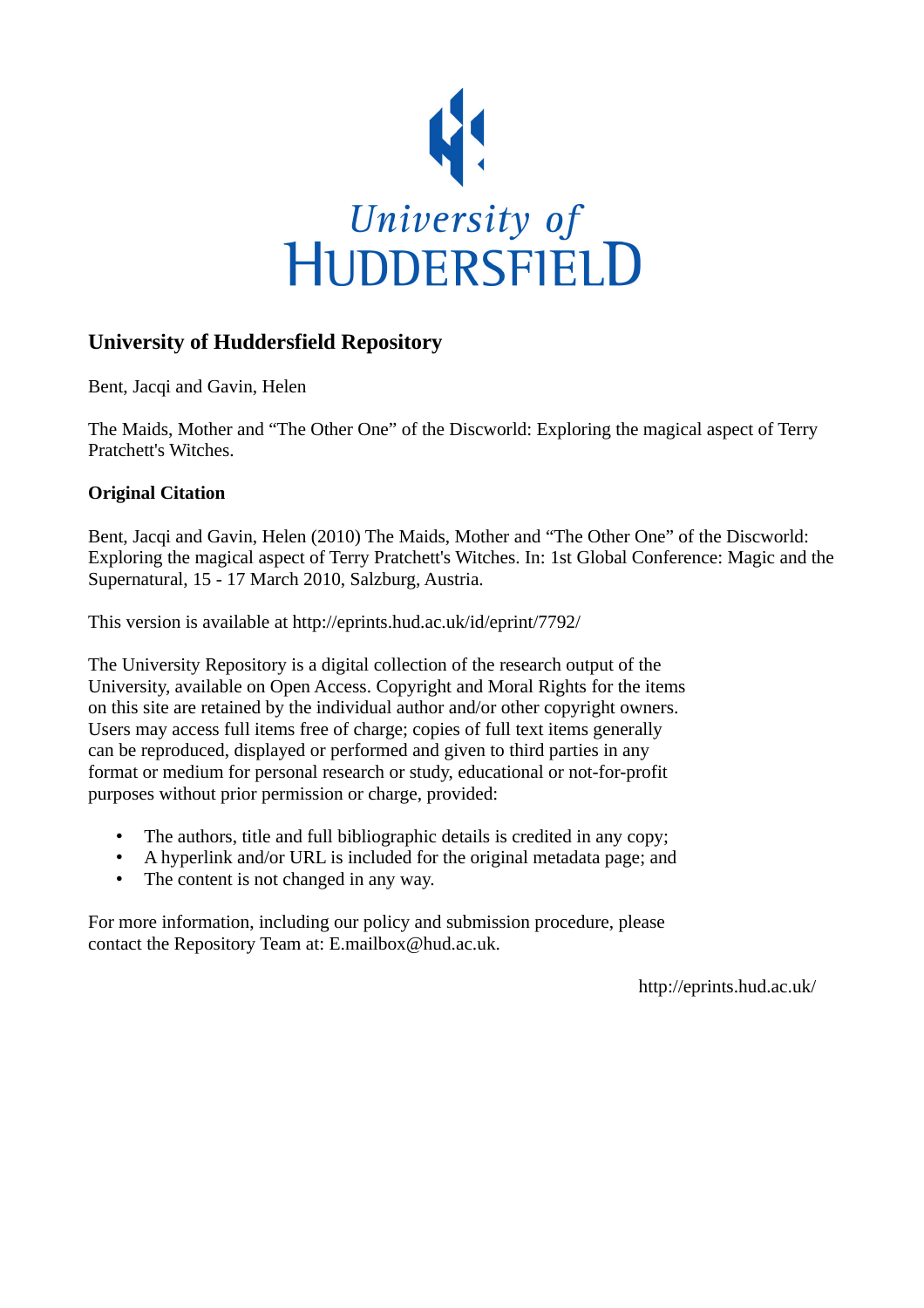The Maids, Mother and "The Other One" of the Discworld: Exploring the magical aspect of Granny Weatherwax, Nanny Ogg, Magrat Garlick, and Agnes Nitt.

#### *Jacquelyn Bent and Helen Gavin*

#### **Abstract**

Fantasy novelist Terry Pratchett's Discworld is inhabited by a very diverse group of characters ranging from Death and his horse Binky, Cut-Me-Own-Throat-Dibbler, purveyor of the 'pork pie', the Wizard faculty of the Unseen University and an unofficial 'coven' of three witches. 'Because three was the right number for witches…providing they are the right sort of type', according to Nanny Ogg.<sup>1</sup> Magic features prominently on the Discworld; so much so that there are a host of long term side effects the inhabitants of the Discworld have come to expect from being in proximity to this powerful force. Phenomena that to others might seem strange or unusual are typical, even expected on the Discworld. The use of magic, for good or ill, is often a prominent theme in Pratchett's Discworld novels. This paper focuses on the Pratchett's portrayal of magic as used by resident witches Granny Weatherwax, Nanny Ogg, Magrat Garlick and eventually Agnes Nitt who replaces Magrat when she assumes the title of queen. This will include the role each witch assumes as the Maiden, Mother and Crone, as well as the unique relationship each witch has forged with magic. The witches' use of 'headology', which bears a striking similarity to the magic we know as psychology, will similarly be explored. Finally, the consequences of magic use are discussed.

**WARNING**: As there are competing views on what magic is on the Discworld, and it is wise to avoid getting on the wrong side of a witch in selecting a particular position that may lack a certain 'rightness' to it, we will leave it to the prudence of the reader to make a sound judgment on the basis of what follows. If your morphic field suddenly resonates with that of a duck however, you must realise you have run "afoul" of some magical influence and the writers are not responsible in any way.

**Key Words:** Magic, Discworld, witches, maid, mother, crone, "the other one", headology.

**\*\*\*\*\*** 

## **1. Magic on the Discworld**

The Discworld is a flat, swirling, brightly coloured collection of land and sea travelling through space on the backs of four elephants. Do not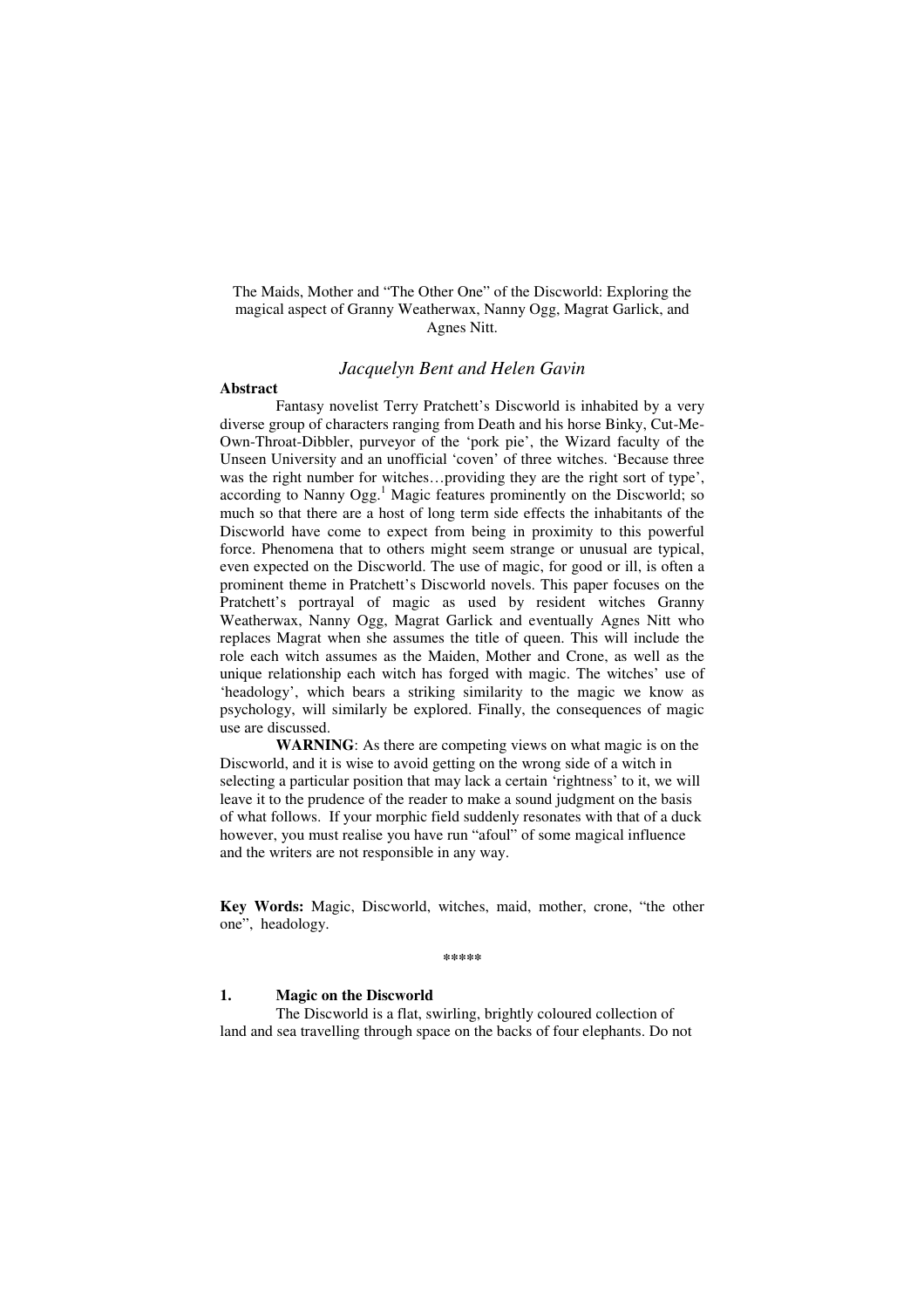## The Maids, Mother and "The Other One" of the Discworld: Exploring the magical aspect of Granny Weatherwax, Nanny Ogg , Magrat Garlick, and Agnes Nitt.

\_\_\_\_\_\_\_\_\_\_\_\_\_\_\_\_\_\_\_\_\_\_\_\_\_\_\_\_\_\_\_\_\_\_\_\_\_\_\_\_\_\_\_\_\_\_\_\_\_\_\_\_\_\_\_\_\_\_\_\_\_\_

worry, the elephants are safe, they are travelling on the back of an astronomical turtle known as the Great A'tuin. According to Pratchett, "Magic glues the Discworld together – magic generated by the turning of the world itself, magic wound like silk out of the underlying structure of existence to suture the wounds of reality."<sup>2</sup> However, he also points out that there was a time that 'raw magic' controlled the world, and this was a terrible thing, that would cause the whole framework of reality to tremble.<sup>3</sup> This was before people such as wizards and witches began to 'control' magic. It is now harnessed by, presumably, responsible men and women, and the problem of raw magic is largely a thing of the past...

 Not entirely dissimilar to atomic radiation, 'background magic' leaves behind residuals that have some fairly interesting effects on the land and people of the Disc. For example, roosters sometimes lay eggs. Not to be outdone, some chickens may lay the same egg three times. Rains of shrimp are not uncommon, trees are upwardly mobile and a cow giving birth to a 7 headed snake is considered typical.<sup>4</sup> Magic plays a pivotal role in Discworld affairs; it is a tool of great power, wisdom and strength. The greatest wisdom, however, is knowing when not to use it. Those not heeding the warnings risk being consumed and corrupted by it.

We are about to examine the use of magic from the perspective of the Discworld's most notable witches, Esmeralda 'Granny' Weatherwax, Gytha 'Nanny' Ogg, Magrat Garlick, and Agnes 'Perdita X. Dream' Nitt. Perdita, (or Agnes), is more or less known by this name only during a brief singing career in Ankh Morpork. Magrat has not been witching long enough to develop a nickname, though "wet hen" would readily come to (Granny's) mind due to her soppy nature and earnest belief in things like "getting in touch with one's self" and "folk music."<sup>5</sup>

One quickly realizes that there is no clear-cut definition of magic on the Discworld. It means many different things. The witches themselves vary on their opinion on what magic is. Essentially, it would seem that what one believes in, including believing in self, influences the outcome that may be achieved with magical workings; this is an invaluable lesson.

#### **2. The Witches of the Ramtops and Witchcraft**

The Ramptops are in the crossfire of so much magical energy that many of the Discworld's witches are born and bred in this location simply by being in proximity to so much residual power. Being a witch, however, requires a great deal more than simply being born in a region known for magical side effects. It is a vocation that requires great resilience, intelligence, intestinal fortitude (for the scumble, mostly) and a lack of fear.

 $\overline{2}$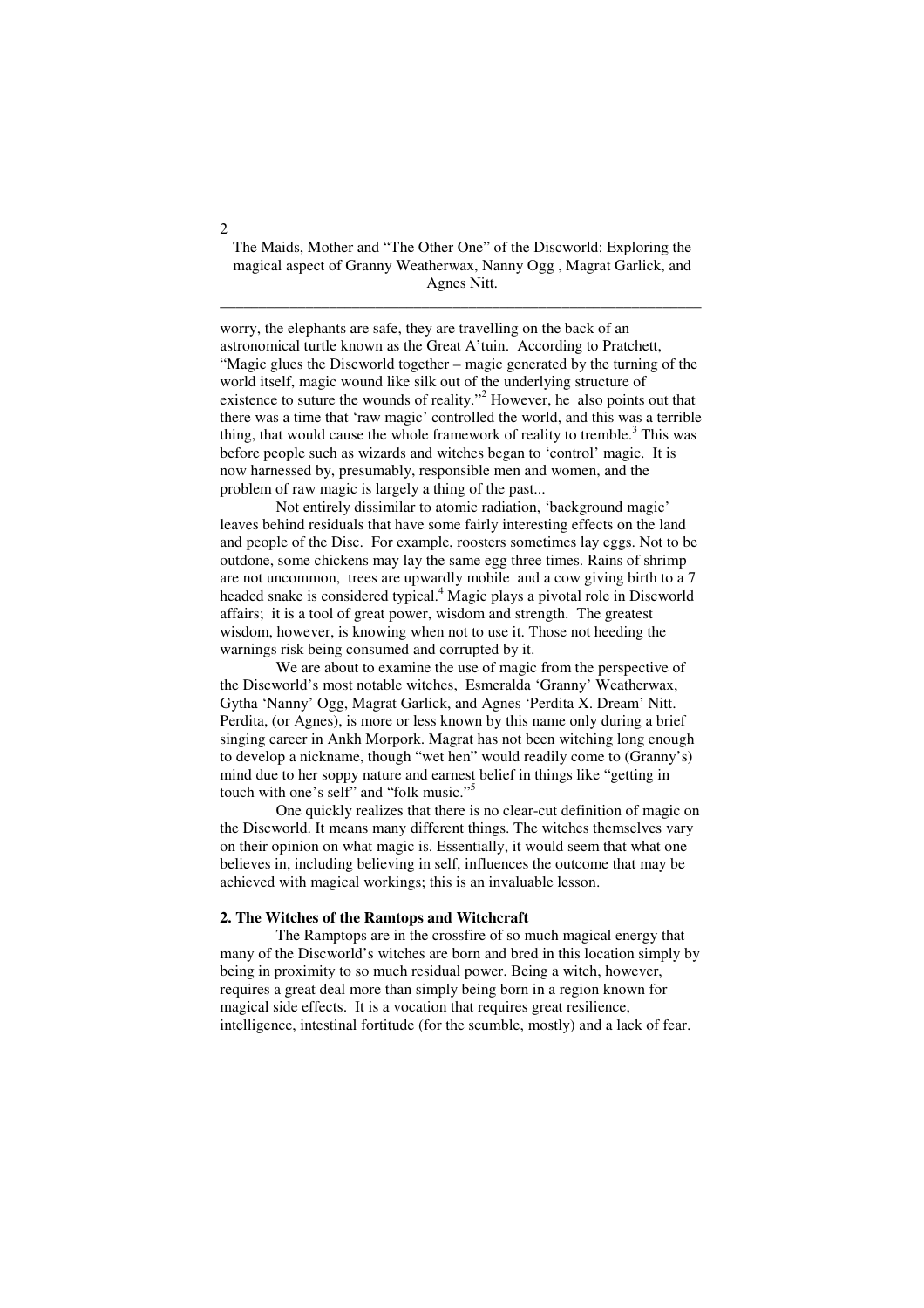Another attribute afforded the witches is having "the true witch's ability to be confidently expert on the basis of no experience whatsoever."<sup>6</sup> In can be expected that the witches will share this expertise - whether you asked for it or not. According to Granny Weatherwax, being a witch also means bowing to no one, regardless of their position; that would include kings and other "royalty".<sup>7</sup> Suffice to say, being a witch requires a great deal of self confidence, nosiness, and being adept at subtle yet effective bullying, when necessary.

These witches are often called upon to right wrongs, such as insuring that the rightful heir, or at least someone the kingdom will accept, is made king, ensuring 'equal rites' for a young girl whose only fault was being born the eighth 'son' of an eighth son and now has wizarding abilities despite being female, fighting vampyres (sic), and changing the course of a story so that rather than inflicting a 'happy ending' on a princess, she has the free will to choose her own path. This is in addition to the more mundane tasks, such as chiropracty, midwifery and preparing an outstanding gumbo that one could also use for scrying purposes.<sup>8</sup>

As explained above, witchcraft is not just the use of magic, it is also knowing when not to use magic. In fact, one of the hardest lessons the young witches must come to terms with is the hard work witching entails and lack of 'real magic' that gets used on a day to day basis. Both Garlick and Nitt make similar lamentations about how Nanny and Granny frequently rely upon the superstitions, beliefs and gullibility of the local people rather than actually use magic to resolve problems. This does not sit well with Magrat who complains to Nanny Ogg about Granny Weatherwax lack of willingness to use real magic, to which Nanny kindly explains, "you can't help people with real magic. Not properly...By doing real things you help people."<sup>9</sup> This is a lesson echoed time and again by the witches, for two very important reasons: there are limits on what magic can be used for, and any magical undertaking has consequences. The more you use magic, the more you will become reliant upon using it. Another consequence is that you can gradually become corrupted by the power of magic. So if you intend to use magic, you best be damned sure there is no other alternative, and that you are willing to accept any of the consequences for having done so.

As might be expected there is a very serious side to witching. Witches straddle the space between life and death. Pratchett explains there are certain times and certain circumstances when a witch must make the decisions when others are not able or willing.<sup>10</sup> There are numerous examples where Granny Weatherwax, in particular, is required to make decisions about whether or not a mother or child dies, or a murderer is exposed and tried for his crimes, for example.

This is what it means to have the power and the responsibility of being a witch. As Granny explains, "real witchcraft, the true stuff, out of the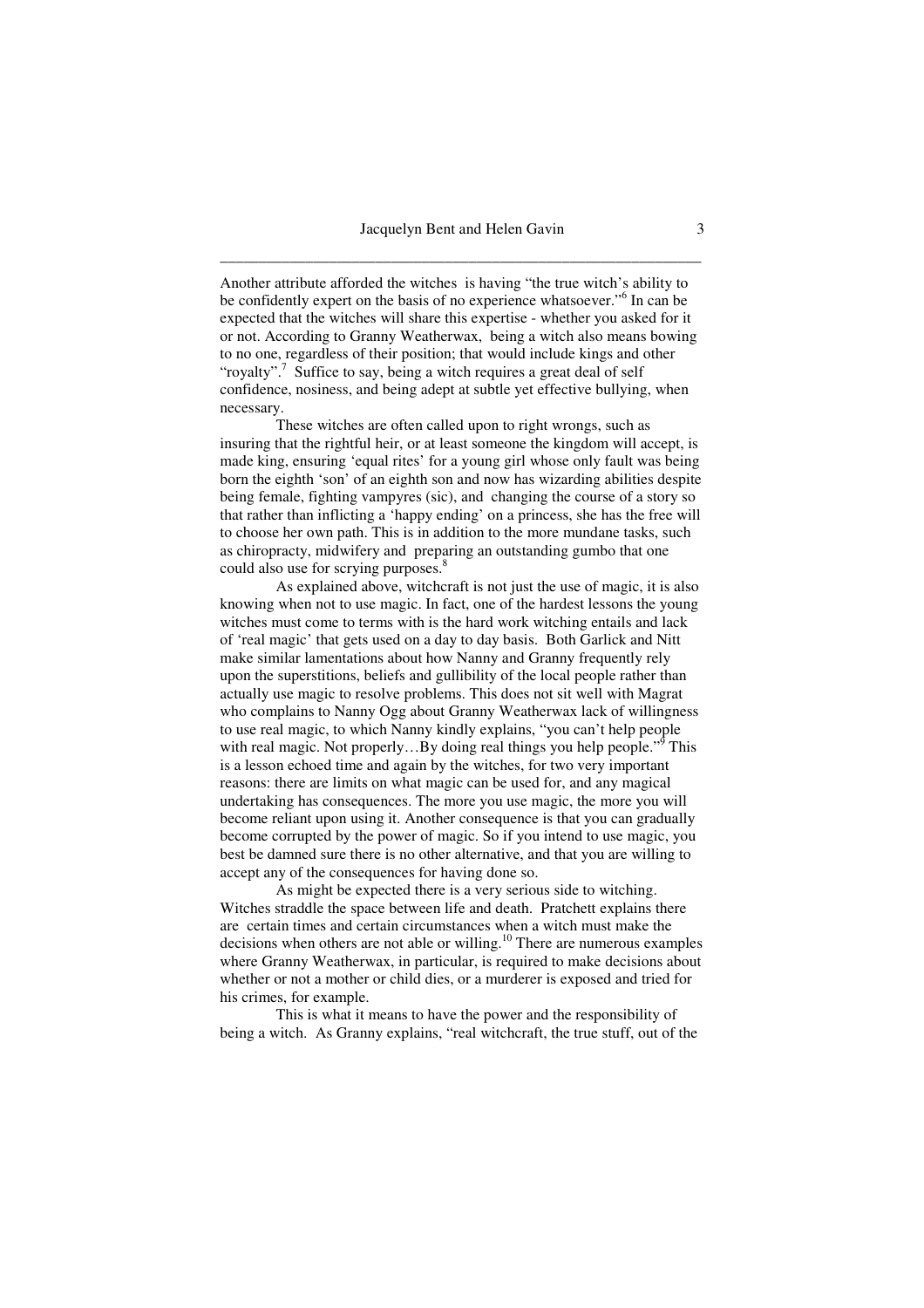## The Maids, Mother and "The Other One" of the Discworld: Exploring the magical aspect of Granny Weatherwax, Nanny Ogg , Magrat Garlick, and Agnes Nitt.

\_\_\_\_\_\_\_\_\_\_\_\_\_\_\_\_\_\_\_\_\_\_\_\_\_\_\_\_\_\_\_\_\_\_\_\_\_\_\_\_\_\_\_\_\_\_\_\_\_\_\_\_\_\_\_\_\_\_\_\_\_\_

blood and the bone and out of the head...it don't allow for mercy."<sup>11</sup> The witch's role is varied; rewarding, thankless, terrifying, mundane, and trying. Often all at the same time. For all of these reasons witches are given a healthy level of respect, awe and, in the case of Granny Weatherwax, true fear. It therefore seems sensible for us to examine who, or what, these women are.

#### **3. The Witch's Coven: Maid, Mother and 'The Other One'**

It would seem that the convention of the Maid, Mother and Crone, is actually a fairly modern construction, the origins of which are both literary and cultural. According to Simpson, "Cambridge scholar, Jane Ellen Harrison, who decided that all the many goddesses in ancient religions could be tidily sorted out into three aspects of one great Earth Goddess: the Maiden, the Mother and a third she did not name."  $12$  Simpson also explains that the Crone was given further morphic resonance by Aleister Crowley in his 1921 novel "Moonchild" <sup>13</sup>, where he both named her and attributed to her some nasty aspects, and the poet Graves, whose 1948 poem the "The White Goddess" balanced out her desire for death and destruction with the hope of reward and renewal.<sup>14</sup>

Pratchett, a great proponent of folklore and satire <sup>15</sup> was also inspired by Shakespeare's witches who meet with Macbeth, as well as the Fates seen in several cultures ranging from the Norns of the Scandinavian countries to the Fates of Greece and Rome. Interestingly, and it is unclear if this is intentional, Nanny, Granny and Magrat/Agnes also seem to correspond to Freud's concept of self. The Id, Ego, and Super Ego. Nanny, whom Pratchett describes as impulsive, shameless and libidinous, is all about gratification. She loves food, drink, and a good time and, as such, represents the Id. Magrat/Agnes seem to represent the Ego, as they are the most balanced between drives/desires and are often responsible in their behaviour and actions. While Agnes does have Perdita, her gothic persona, to contend with, she keeps her in check to a great extent. Granny represents the Super Ego; she is rigid and unyielding in her quest to be "good". It has been revealed by Pratchett that this is largely due to her natural inclination towards being "bad".<sup>16</sup>

According to Nanny Ogg, three witches are ideal because as a unit, they can get up to considerable trouble which is infinitely more fun than getting on one another's nerves, which became a problem when there was only two of them.<sup>17</sup>Aside from this, on the Discworld, three witches represent a timeless tradition the origins of which are unclear. In more contemplative times, Nanny considered the fact that, while she was most

 $\overline{A}$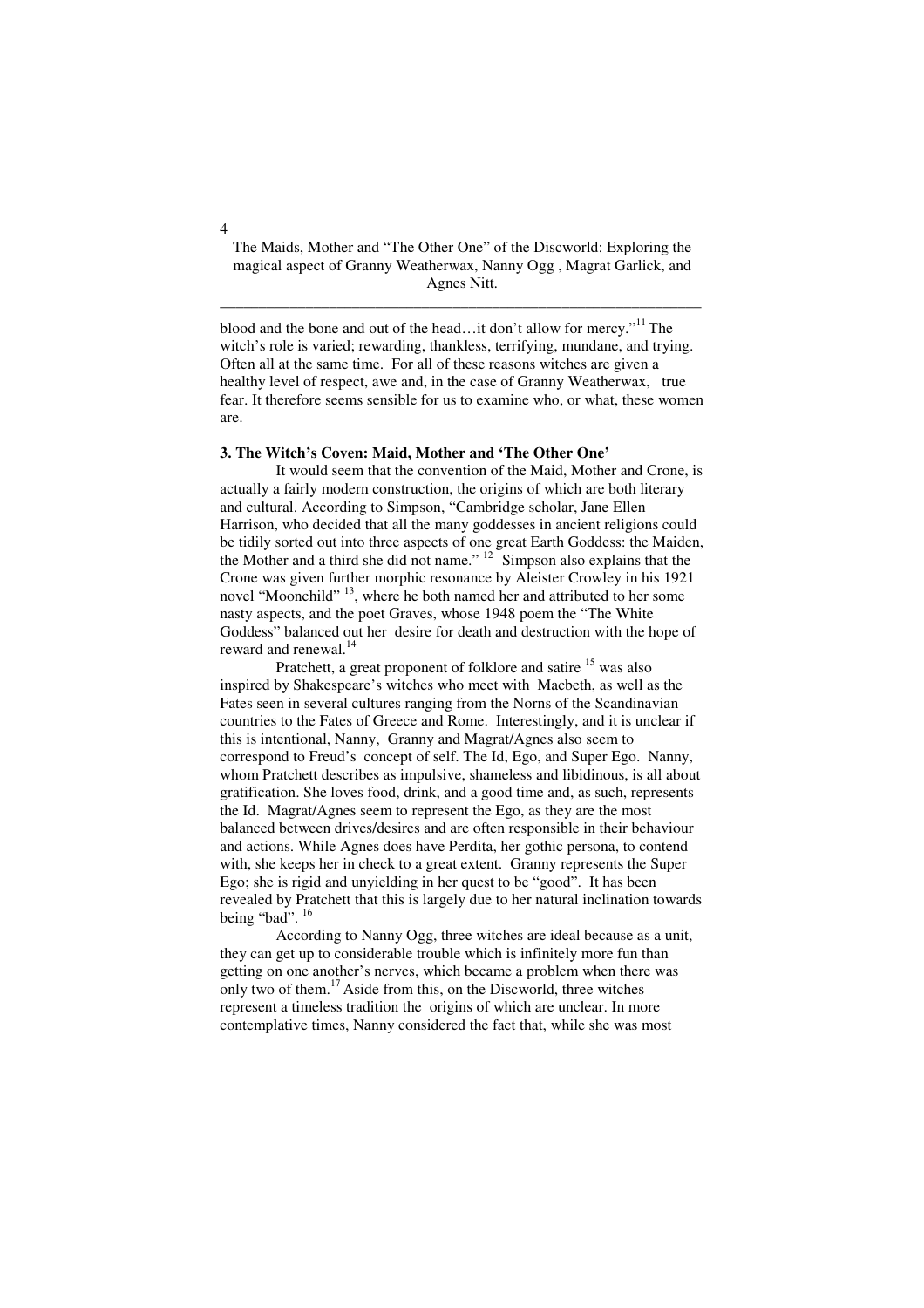definitely 'Mother' material due to her expansive and impressive brood, Granny encompassed all three aspects, Maid (as far as she knew), Crone and, Mother…(rhymes with trucker), especially for anyone so unfortunate to try and cross her. <sup>18</sup> Before Magrat became queen and gave birth to Esmeralda Margaret Note Spelling of Lancre, she was the Maiden, a role eventually claimed by Agnes and her inner thin Goth persona, Perdita.

 Each witch excels at magic in her own way. While Granny is expert at 'headology' and anything related to getting into the minds of others, Magrat is adept with herbs and healing. Agnes/Perdita is a bit too novice to determine what precisely she's best at, though she's got great hair, and an uncanny voice that enables her to harmonise with herself. She is of two minds about everything thanks to the presence of Perdita, so she gets twice as much thinking and observing done as others. Nanny Ogg has an uncanny ability to like and be liked by others. She has the capacity to become friends with virtually anyone, gain their confidence and their trust and make it seem as though she had been there all along. Plus she is the maker of scumble and knows the many aphrodisiac purposes of food, including the legendary Carrot and Oyster pie. While this may not seem particularly magical, at least in what we would consider the 'mystical' sense, these attributes are considered magical, nevertheless.

Pratchett explains that the typical witches' sabbat is not often depicted accurately by most artists or writers. There is no naked dancing, as that is patently absurd given the number of environmental hazards, including inclement weather and hedgehogs. While unofficial, it is generally accepted that witches credo is, "Don't do what you will, do what I say."<sup>19</sup> This is generally accepted by anyone smart enough to realize that anything a witch has to say is worth listening to, and any advice she offers is worth adhering to. Or else. As Pratchett points out succinctly, "when people were in serious trouble, they went to a witch. Sometimes, of course, to say, "Please stop doing it."20

#### **4. Headology**

Headology is universally used by witches as it is infinitely more practical than attempting real feats of magic. In brief, it requires you have an understanding of how people think, and to be willing to exploit that, including gullibility and superstition. That is not to say it is used with malice, just that the witches know that, more often than not, people can help themselves better, if given a good 'push', be it mental or literal, in the right direction. Knowing the mind of others well enough to gently navigate their will towards a particular goal is essentially headology. The person wants to get better, and will, if they believe in a witch's abilities, and have the will to overcome whatever it is that is troubling them.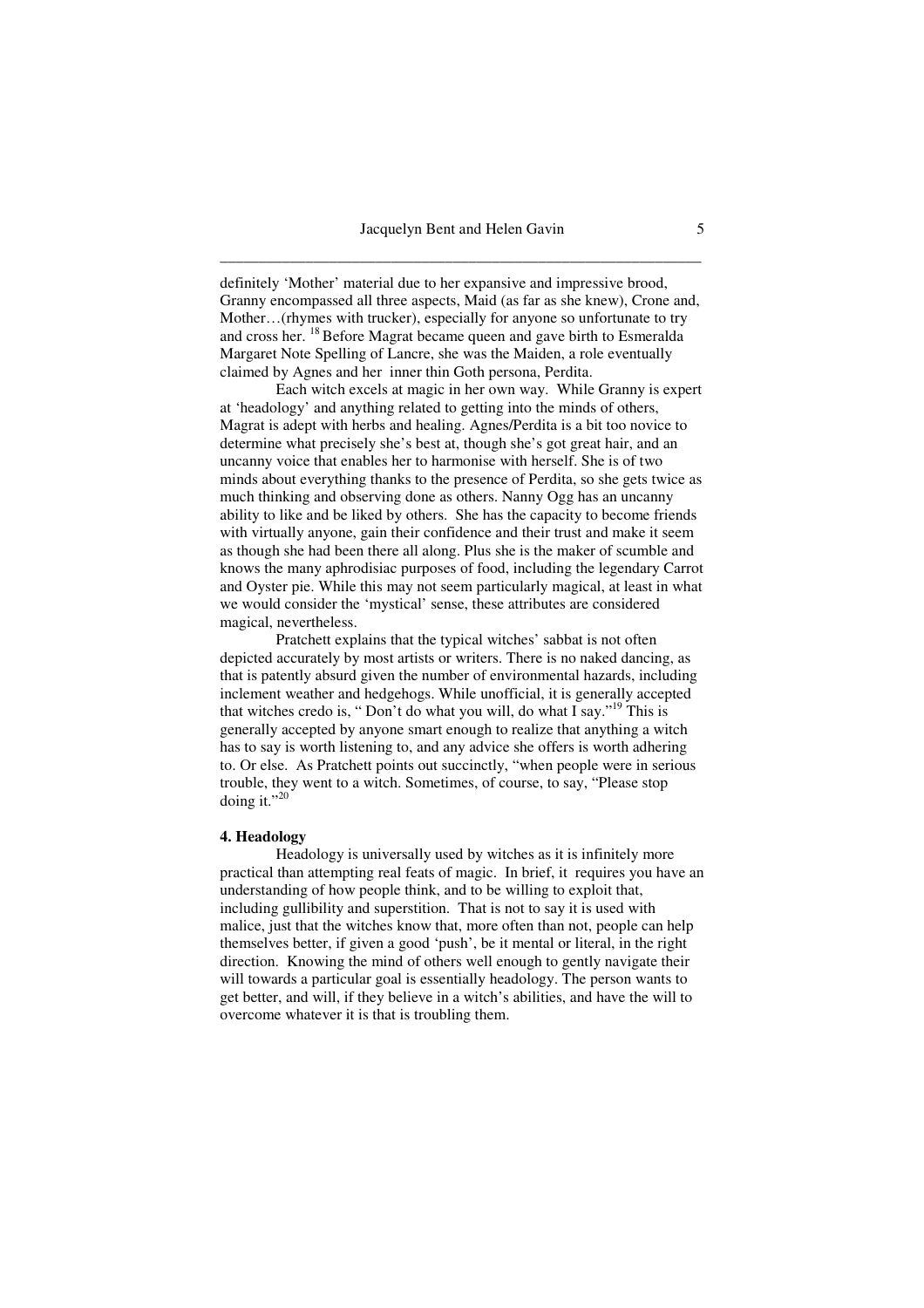## The Maids, Mother and "The Other One" of the Discworld: Exploring the magical aspect of Granny Weatherwax, Nanny Ogg , Magrat Garlick, and Agnes Nitt.

\_\_\_\_\_\_\_\_\_\_\_\_\_\_\_\_\_\_\_\_\_\_\_\_\_\_\_\_\_\_\_\_\_\_\_\_\_\_\_\_\_\_\_\_\_\_\_\_\_\_\_\_\_\_\_\_\_\_\_\_\_\_

According to Pratchett, there are similarities between headology and psychiatry and psychology. However, Pratchett points out that the witches would have no use for them "as some arts are too black even for a witch".<sup>21</sup> Pratchett explains that the fundamental difference between psychiatry and headology is that a psychiatrist would assume a fear of being chased by monsters is due to an overactive imagination and attempt to eradicate the erroneous belief. Granny, of course, knows better, and would provide her client with a chair and a heavy stick.<sup>22</sup>

#### 5. **Price for Magical usage and Cackling**

To use magic, you have to accept that you are taking it from other places and that there will be a price. Granny Weatherwax understands all too well the use of power, and the price therein. But she also asks, "if you were worried about the price, then why were you in the shop?"  $^{23}$  This is why witches are so reluctant to use magic unless absolutely necessary. Witches understand the importance of not misusing or abusing magic. If one assumes the responsibility for its use, one must also assume the consequences therein, including the temptations associated with wielding such power, such as cackling. Cackling is a side effect of a witch spending too much time alone, taking on too much responsibility, handling other people's problems and relying heavily on her power. It is the time when a witch begins tottering more and more over the edge, losing her balance, or "going to the dark" and then a gingerbread cottage and slamming oven doors can feature prominently in the unhinged witch's future. <sup>24</sup>

Magic is potent on the Discworld, but it comes with a price, particularly for those who are extremely adept at using it. A practitioner must not only have a strong belief in the power of magic and what might be achieved with its usage, but must also believe in herself, and her capabilities, for it to be successful. What is perceived magic to be shapes how it is used. She must accept that magic requires balance, skill, cunning, and knowledge that many others cannot bear to live with, and that she must know when not to use magic, and if unsure, it is best not to meddle at all. A basic hint? More often than not, it should not be used. Magic is not a panacea. It is there for when there is no other choice, for when actions necessitate, and the user is willing to accept the consequences without thanks or expectation of reward.

6